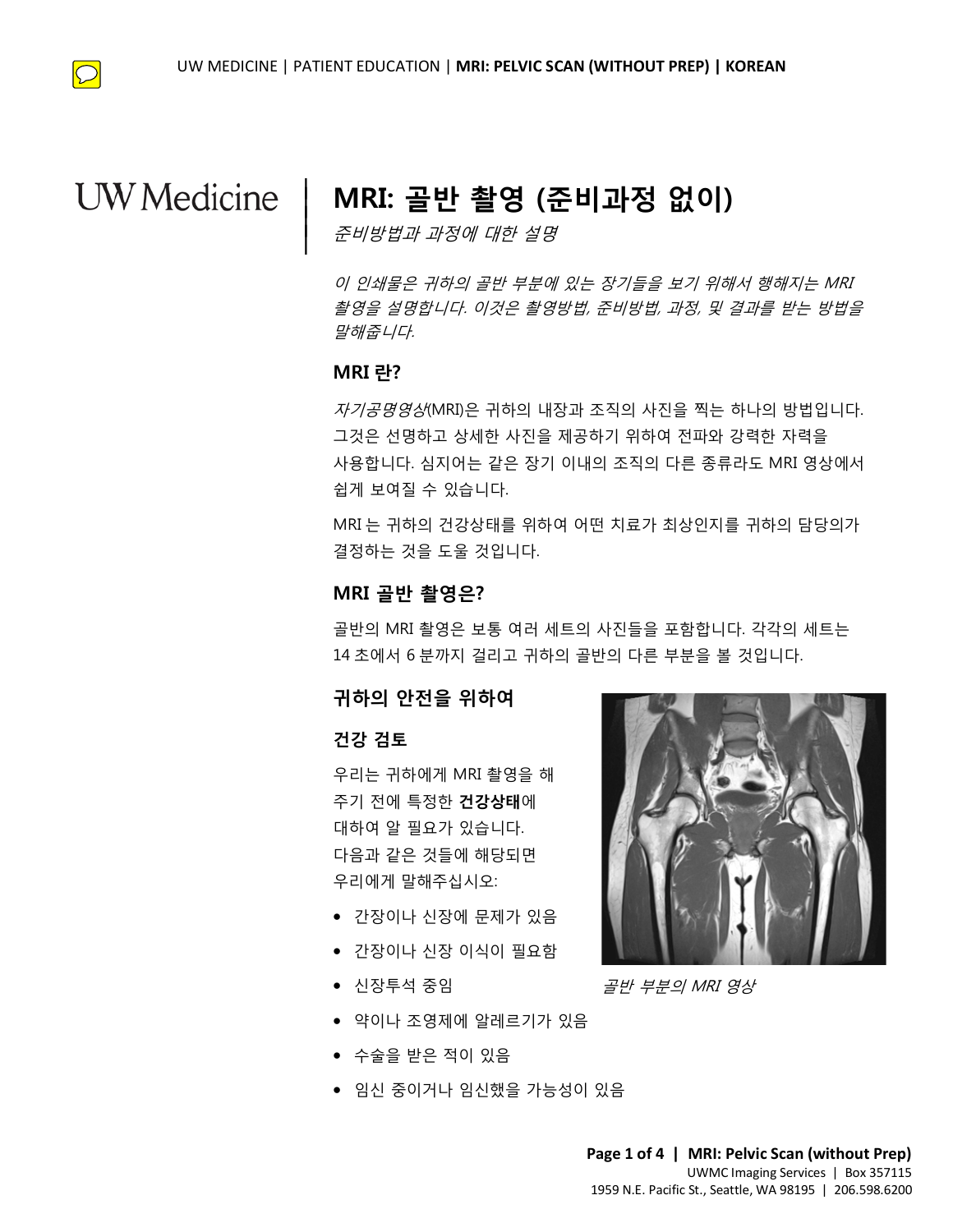### **금속에 대한 검사**

우리는 또한 귀하에게 MRI 촬영을 해 주기 전에 귀하의 **몸 안이나 몸에 금속이** 있는지를 알 필요가 있습니다. 강력한 MRI 자력은 철과 몇몇의 다른 금속들과 같은 강자성 물질을 끌어당길 것입니다.

만일 귀하의 몸 안이나 몸에 금속이 있을 경우 MRI 는 귀하를 상하게 할 수 있습니다. 비록 귀하의 몸을 상하게 하지 않을 작은 양일지라도 MRI 영상을 이그러지게 할 수 있습니다.

다음과 같은 것들이 있을 경우 MRI 직원에게 말해주십시오:

니금꾀 같은 것을이 뀼을 영구 MM 닉원에게 을에구입시오.<br>● 동맥류 클립, 심장박동조절기(아니면 인공심장판막), 심어진 포트,<br>주입도관(포트오캐쓰, 인퓨자포트, 아니면 라이프포트와 같은 유명 상표명),<br>자궁내 장치(IUD). 금속으로 된 판, 클립, 핀, 나사, 아니면 외과용 스테이플. • 동맥류 클립, 심장박동조절기(아니면 인공심장판막), 심어진 포트, 주입도관(포트오캐쓰, 인퓨자포트, 아니면 라이프포트와 같은 유명 상표명), 자궁내 장치(IUD), 금속으로 된 판, 클립, 핀, 나사, 아니면 외과용 스테이플, 인공보형 고관절, 아니면 몸 안에 있는 심어 놓은 금속물질

대부분의 경우에 외과용 스테이플, 클립, 판, 핀, 및 나사는 만일 그것들이 ≦<br>안에 삽입된지가 4~6 주보다 더 오래 된 경우 MRI 동안 위험하지 않습니다<br>만일 의심이 되는 것이 있을 경우 우리는 금속조각을 확인하기 위해서<br>엑스레이를 찍을 수도 있습니다.<br>● 문신이나 영구화장 속눈썹선<br>● 약 파스 안에 삽입된지가 4~6 주보다 더 오래 된 경우 MRI 동안 위험하지 않습니<br>만일 의심이 되는 것이 있을 경우 우리는 금속조각을 확인하기 위해서<br>엑스레이를 찍을 수도 있습니다.<br>● 문신이나 영구화장 속눈썹선<br>● 약 파스 대부분의 경우에 외과용 스테이플, 클립, 판, 핀, 및 나사는 만일 그것들이 몸 안에 삽입된지가 4~6 주보다 더 오래 된 경우 MRI 동안 위험하지 않습니다. 만일 의심이 되는 것이 있을 경우 우리는 금속조각을 확인하기 위해서 엑스레이를 찍을 수도 있습니다.

- 문신이나 영구화장 속눈썹선
- 약 파스
- 몸 안의 총알이나 파편
- 금속을 다루는 일을 한 적이 있음

또한 **금속이 들어 있을 수도 있는 어떠한 물건들도 제거**해 주십시오. 포함되는 것들:

- 머리핀
- 귀금속
- 안경, 보청기, 및 제거할 수 있는 치기공물

 $\_$  ,  $\_$  ,  $\_$  ,  $\_$  ,  $\_$  ,  $\_$  ,  $\_$  ,  $\_$  ,  $\_$  ,  $\_$  ,  $\_$  ,  $\_$  ,  $\_$  ,  $\_$  ,  $\_$  ,  $\_$  ,  $\_$  ,  $\_$  ,  $\_$  ,  $\_$  ,  $\_$  ,  $\_$  ,  $\_$  ,  $\_$  ,  $\_$  ,  $\_$  ,  $\_$  ,  $\_$  ,  $\_$  ,  $\_$  ,  $\_$  ,  $\_$  ,  $\_$  ,  $\_$  ,  $\_$  ,  $\_$  ,  $\_$  ,

### **준비방법**

MRI 촬영 동안 통증이나 불안감을 관리하는 것에 대하여 걱정되는 것이 있을 경우 귀하의 의뢰의와 상담해 주십시오.

### **촬영 과정**

• 촬영 이전에 귀하는 병원가운으로 갈아입어야 합니다. MRI 부에 도착하실 때 우리는 귀하에게 가운을 드릴 것입니다.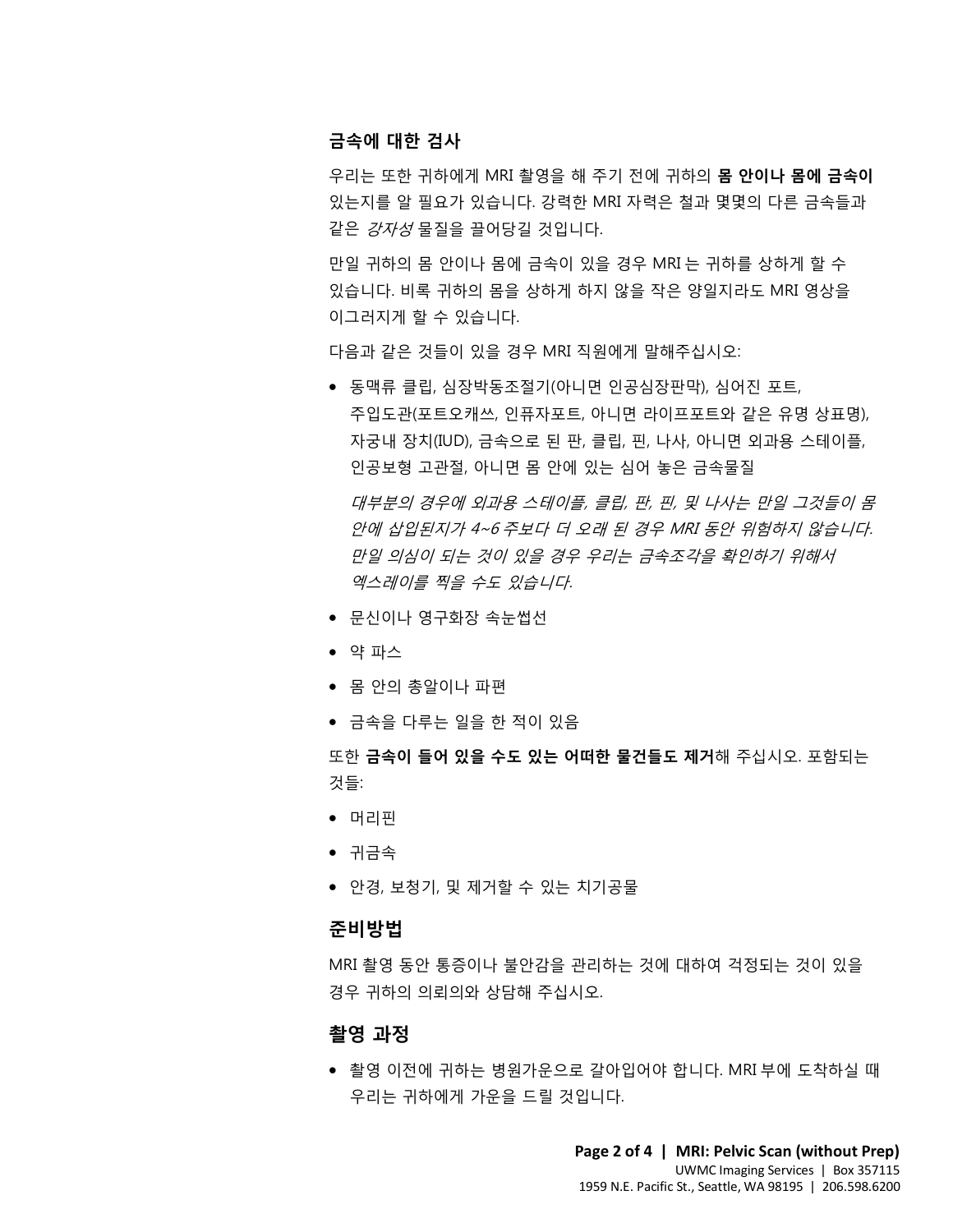- 귀하는 미끄러져 움직이는 테이블 위에 누우실 것입니다. MRI 기술자는 자세를 제대로 잡을 수 있게 귀하를 도와드릴 것입니다.
- *표면코일*이라고 부르는 장치가 귀하의 골반 위에 놓일 것입니다.
- 기술자는 MRI 기계 안으로 테이블을 밀어 넣을 것이고 그럼 다음 MRI 사진을 찍기 위해서 방을 나갑니다.
- 귀하는 인터콤을 통해서 언제든지 기술자와 의사소통을 할 수 있을 것입니다.
- 우리는 각각의 사진들이 찍히는 동안 아주 가만히 계시기를 요청할 것입니다.
- 촬영은 보통 20 ~45 분 걸립니다.
- TEL TIETME를의 TPIE SE PITPIE의 MIMPI를 표정을 것립니다.<br>● 촬영은 보통 20 ~45 분 걸립니다.<br>● 때때로 조영제의 주입은 특정한 조직이나 혈관을 더 쉽게 보는 데 사용됩니다.<br>ㅈ여젠가 필요한 경우: • 때때로 조영제의 주입은 특정한 조직이나 혈관을 더 쉽게 보는 데 사용됩니다. 조영제가 필요한 경우:
	- 귀하의 담당의는 촬영 이전 그것에 대하여 상담할 것입니다.
	- 촬영이 반쯤 진행되었을 때 귀하는 약을 주입받을 것입니다.
	- 귀하의 팔이나 손의 정맥에 있는 정맥도관(IV) 선과 작은 바늘을 통해서 주입될 것입니다.
	- 촬영이 반쯤 진행되었을 때 귀하는 약을 주입받을 것입니다.<br>- 귀하의 팔이나 손의 정맥에 있는 정맥도관(IV) 선과 작은 바늘을 통해서<br>주입될 것입니다.<br>- 만일 귀하의 의사가 *지연된 증강 이미지* 를 요청했을 경우 조영제가 주입돈<br>20 분 이후 우리는 사진을 더 찍게 될 것입니다. 이것은 촬영의 시간을<br>5~10 분 정도 더 길어지게 할 것입니다. DRAFT – 만일 귀하의 의사가 지연된 증강 이미지 를 요청했을 경우 조영제가 주입된 20 분 이후 우리는 사진을 더 찍게 될 것입니다. 이것은 촬영의 시간을 5~10 분 정도 더 길어지게 할 것입니다.
		- 촬영 이후 우리는 영상의 질을 확인할 때까지 기다려 주기를 요청할 것입니다. 만일 필요하다면 우리는 사진을 더 찍을 것입니다.
		- 촬영이 끝난 뒤 표면코일은 제거될 것입니다.

 $\_$  ,  $\_$  ,  $\_$  ,  $\_$  ,  $\_$  ,  $\_$  ,  $\_$  ,  $\_$  ,  $\_$  ,  $\_$  ,  $\_$  ,  $\_$  ,  $\_$  ,  $\_$  ,  $\_$  ,  $\_$  ,  $\_$  ,  $\_$  ,  $\_$  ,  $\_$  ,  $\_$  ,  $\_$  ,  $\_$  ,  $\_$  ,  $\_$  ,  $\_$  ,  $\_$  ,  $\_$  ,  $\_$  ,  $\_$  ,  $\_$  ,  $\_$  ,  $\_$  ,  $\_$  ,  $\_$  ,  $\_$  ,  $\_$  ,

### **촬영 동안 내가 느낄 감각은?**

- MRI 는 통증을 야기하지 않습니다.
- 어떤 환자분들은 그들이 MRI 기계 안에 있을 때, 갑갑함이나 *불안함(폐소공포증*)을 느낄 수도 있습니다.만일 귀하에게 폐소공포증이 있을 경우 MRI 를 의뢰한 의사에게 말해주십시오. 귀하는 편안히 있는 것을 돕기 위한 약을 받을 수도 있습니다.
- 귀하는 사진이 찍히는 부분에 열이 나는 것을 느낄 수도 있습니다. 이것은 정상 입니다. 만일 이것이 귀하를 불편하게 할 경우 MRI 기술자에게 말해주십시오.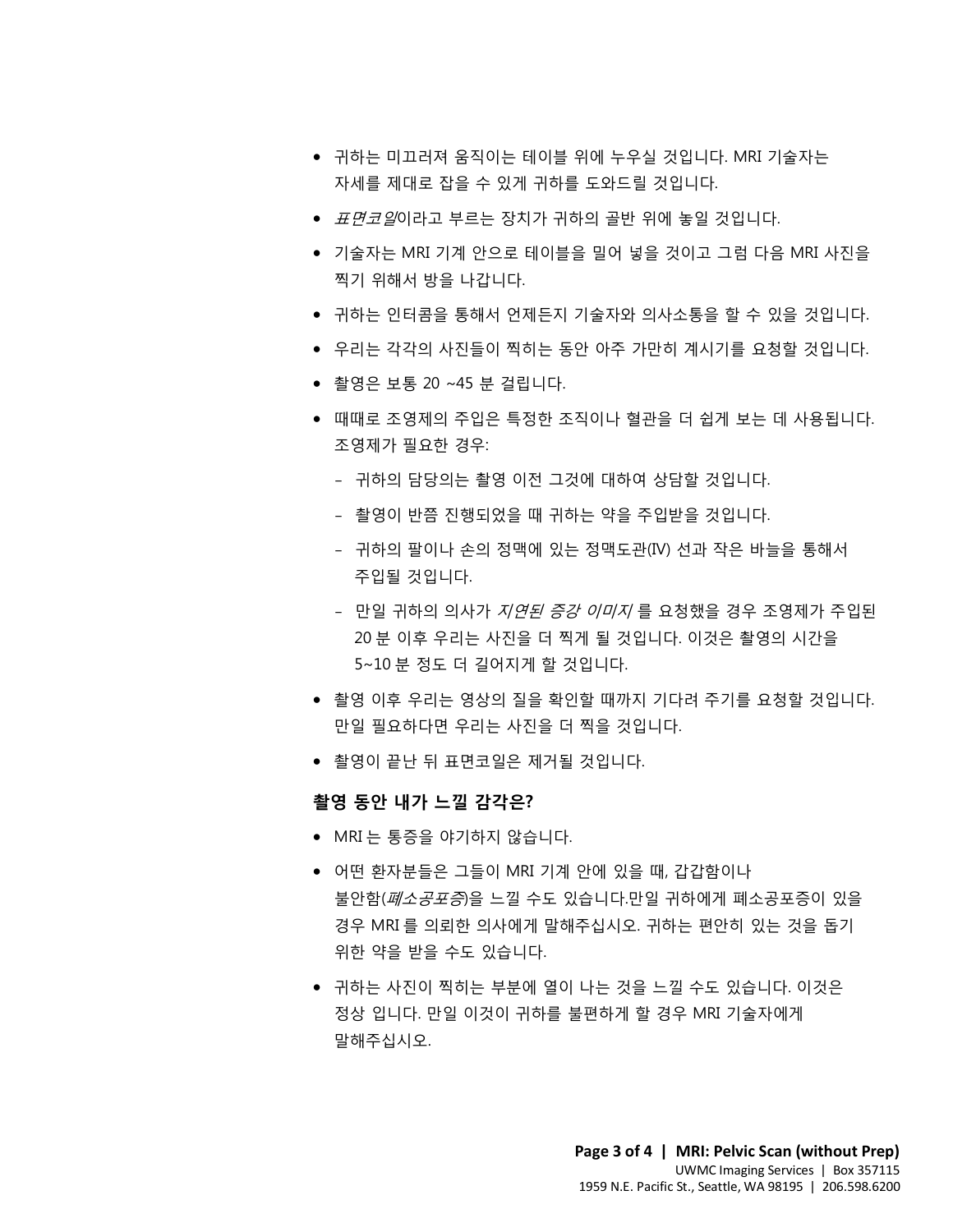- 귀하는 촬영 동안 시끄럽게 때리거나 두드리는 소음을 들을 것입니다. 우리는 이 소리들을 차단하는 것을 돕기 위해서 귀마개와 음악을 들을 수 있는 헤드폰을 제공할 것입니다.
- 조영제 주입이 필요할 경우, 귀하는 주입하는 부위가 불편하거나 차가워지는 것을 느낄 수도 있습니다.

### **누가 결과를 판독하고 나는 그것을 어떻게 받나?**

 $\_$  ,  $\_$  ,  $\_$  ,  $\_$  ,  $\_$  ,  $\_$  ,  $\_$  ,  $\_$  ,  $\_$  ,  $\_$  ,  $\_$  ,  $\_$  ,  $\_$  ,  $\_$  ,  $\_$  ,  $\_$  ,  $\_$  ,  $\_$  ,  $\_$  ,  $\_$  ,  $\_$  ,  $\_$  ,  $\_$  ,  $\_$  ,  $\_$  ,  $\_$  ,  $\_$  ,  $\_$  ,  $\_$  ,  $\_$  ,  $\_$  ,  $\_$  ,  $\_$  ,  $\_$  ,  $\_$  ,  $\_$  ,  $\_$  ,

그 방산선과 의사는 귀하와 결과에 대하여 상담하지 않을 것이지만 귀하의<br>주치의나 의뢰의에게 보고서를 보낼 것입니다. 이 의료인은 결과를 귀하에게 줄<br>것입니다.<br>그것 되요 김치의 김치의 인글랜글집 노필요침 댄글 묘랜를 인칭 친글임 같은 귀하의 MRI 영상은 MRI 가 전문인 방사선과 의사가 검토하고 판독할 것입니다. 그 방산선과 의사는 귀하와 결과에 대하여 상담하지 않을 것이지만 귀하의 주치의나 의뢰의에게 보고서를 보낼 것입니다. 이 의료인은 결과를 귀하에게 줄 것입니다.

그런 다음 귀하와 귀하의 의료제공자는 필요한 대로 문제를 위한 치료와 같은 다음 단계를 결정할 것입니다.

또한 귀하는 귀하의 이케어 결과 페이지에서 결과를 읽을 수도 있습니다.<br>영상사본을 디스크로 원할 경우 206.598.6206 로 전화하십시오.<br> DRAFT 또한 귀하는 귀하의 이케어 결과 페이지에서 결과를 읽을 수도 있습니다. 영상사본을 디스크로 원할 경우 206.598.6206 로 전화하십시오.

### **문의사항?**

귀하의 질문은 중요합니다. 만일 질문이나 걱정되는 것이 있을 경우 귀하의 담당의나 의료제공자에게 전화하십시오.

- $\Box$  UWMC 영상 서비스과: 206.598.6200
- Harborview 영상 서비스과: 206.744.3105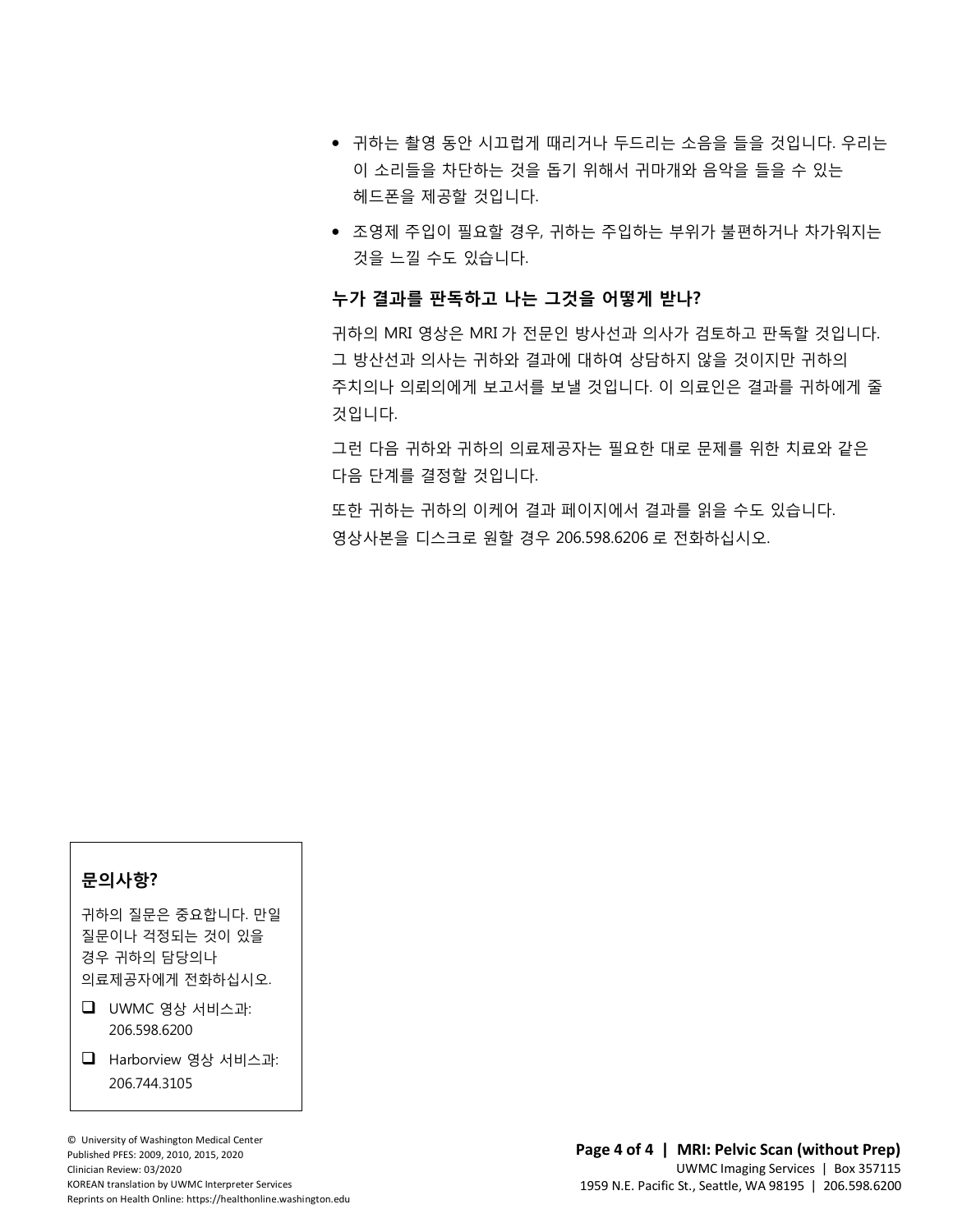# **UW** Medicine

|  $\vert$  $\vert$  $\vert$ 

# **MRI: Pelvic Scan (without Prep)**

*How to prepare and what to expect*

*This handout explains an MRI scan that is done to view the organs in your pelvic area. It tells how the scan is done, how to prepare for it, what to expect, and how to get your results.*

## **What is MRI?**

*Magnetic resonance imaging* (MRI) is a way to take pictures of your internal organs and tissues. It uses radio waves and a strong magnet to provide clear and detailed pictures. Even different types of tissue within the same organ can easily be seen in an MRI image.

MRI will help your healthcare provider decide which treatment is best for your health condition.

## **What is an MRI pelvic scan?**

Inagriet to provide clear and detailed pictures. Even directed ty<br>of tissue within the same organ can easily be seen in an MRI im<br>MRI will help your healthcare provider decide which treatment<br>best for your health condition An MRI scan of the pelvis usually involves several sets of pictures. Each set lasts 14 seconds to 6 minutes and will show a different area of your pelvis.

## **For Your Safety**

### **Health Review**

We need to know about certain **health conditions** before giving you an MRI scan. Please tell us if you:

- Have any problems with your liver or kidneys
- Need a liver or kidney transplant
- Are on dialysis
- Have allergies to any drugs or contrast
- Have had any surgeries
- Are pregnant or may be pregnant

 $\_$  ,  $\_$  ,  $\_$  ,  $\_$  ,  $\_$  ,  $\_$  ,  $\_$  ,  $\_$  ,  $\_$  ,  $\_$  ,  $\_$  ,  $\_$  ,  $\_$  ,  $\_$  ,  $\_$  ,  $\_$  ,  $\_$  ,  $\_$  ,  $\_$  ,  $\_$  ,  $\_$  ,  $\_$  ,  $\_$  ,  $\_$  ,  $\_$  ,  $\_$  ,  $\_$  ,  $\_$  ,  $\_$  ,  $\_$  ,  $\_$  ,  $\_$  ,  $\_$  ,  $\_$  ,  $\_$  ,  $\_$  ,  $\_$  ,



*An MRI image of the pelvic area.*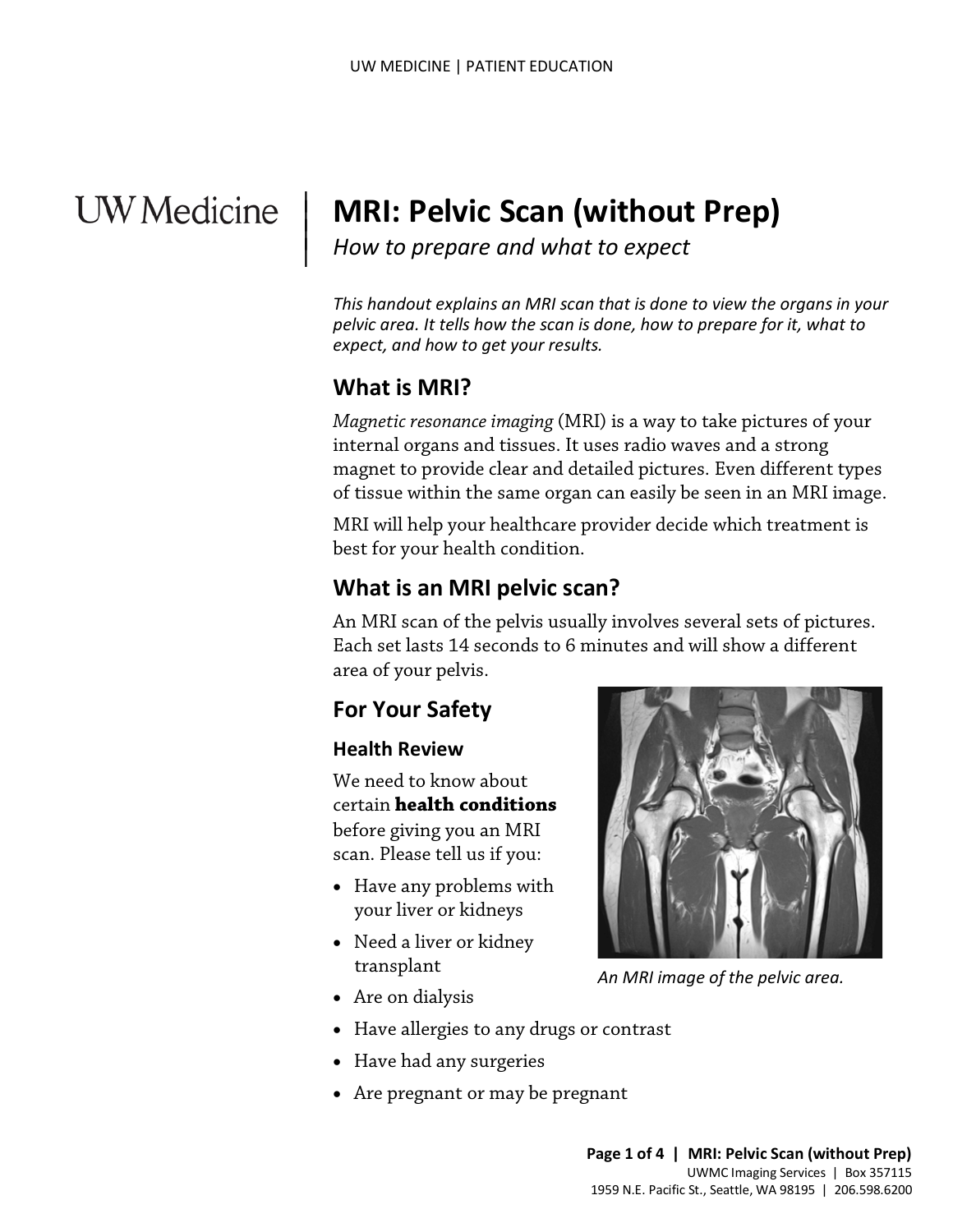### **Screening for Metal**

We also need to know if you have any **metal in or on your body** before we give you an MRI scan. The strong MRI magnet will pull on any *ferromagnetic* object, such as iron and some other metals.

If you have any metal on or in your body, an MRI can harm you. Even small amounts that do not harm your body can distort the MRI image.

Please tell MRI staff if you have:

• Aneurysm clips, a heart pacemaker (or artificial heart valve), an implanted port, an infusion catheter (with brand names such as Port-o-cath, Infusaport, or Lifeport), an intrauterine device (IUD), any metal plates, clips, pins, screws, or surgical staples, a prosthetic hip, or any implanted metal object in your body

Most times, surgical staples, clips, plates, pins, and screws are not a<br>risk during MRI if they have been in place for more than 4 to 6 weeks<br>If there is any question, we may do an X-ray to check for metal<br>fragments.<br>• Tat *Most times, surgical staples, clips, plates, pins, and screws are not a risk during MRI if they have been in place for more than 4 to 6 weeks. If there is any question, we may do an X-ray to check for metal fragments.* 

- Tattoos or permanent eyeliner
- Medicine patches
- A bullet or shrapnel in your body
- Ever worked with metal

Please also **remove any other items that might contain metal**. These include:

- Hairpins
- Jewelry
- Glasses, hearing aids, and any removable dental work

## **How do I prepare?**

Please talk with your referring provider if you have any concerns about managing pain or anxiety during your MRI scan.

## **How is the scan done?**

 $\_$  ,  $\_$  ,  $\_$  ,  $\_$  ,  $\_$  ,  $\_$  ,  $\_$  ,  $\_$  ,  $\_$  ,  $\_$  ,  $\_$  ,  $\_$  ,  $\_$  ,  $\_$  ,  $\_$  ,  $\_$  ,  $\_$  ,  $\_$  ,  $\_$  ,  $\_$  ,  $\_$  ,  $\_$  ,  $\_$  ,  $\_$  ,  $\_$  ,  $\_$  ,  $\_$  ,  $\_$  ,  $\_$  ,  $\_$  ,  $\_$  ,  $\_$  ,  $\_$  ,  $\_$  ,  $\_$  ,  $\_$  ,  $\_$  ,

- You must change into a hospital gown before your scan. We will give you a gown when you arrive in the MRI department.
- You will lie on a sliding table. The MRI technologist will help get you into position.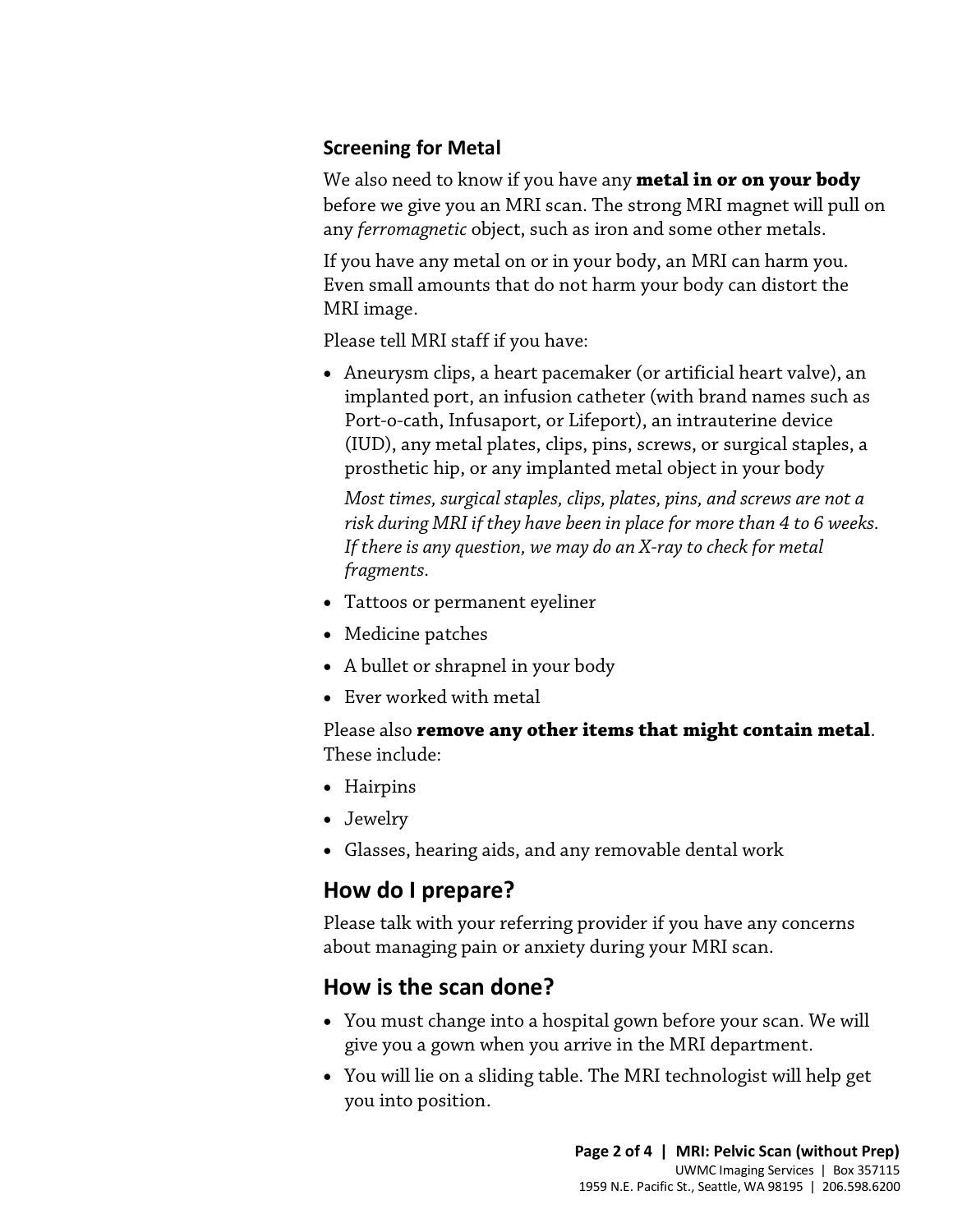- A device called a *surface coil* will be placed on your pelvis.
- The technologist will slide the table inside the MRI unit and then leave the room to take the MRI pictures.
- You will be able to talk with the [technologist](javascript:glossAry() at any time through an intercom.
- We will ask you to hold very still as each picture is taken.
- The scan usually takes 20 to 45 minutes.
- Sometimes, an injection of a [contrast](javascript:glossAry() is used to make certain tissues or blood vessels easier to see. If you need the contrast:
	- Your doctor will talk with you about it before your scan.
	- You will receive the injection about halfway through the scan.
	- It will be injected through a small needle and an *intravenous* (IV) line in your arm or hand vein.
- (IV) line in your arm or hand vein.<br>
 If your doctor asked for *delayed enhancement images*, we will<br>
take more images 20 minutes after your contrast injection.<br>
This will add 5 to 10 minutes to the length of the scan.<br> – If your doctor asked for *delayed enhancement images*, we will take more images 20 minutes after your contrast injection. This will add 5 to 10 minutes to the length of the scan.
	- After the scan, we will ask you to wait until we check the images for quality. If needed, we will take more pictures.
	- When your scan is over, the surface coil will be removed.

## **What will I feel during the scan?**

 $\_$  ,  $\_$  ,  $\_$  ,  $\_$  ,  $\_$  ,  $\_$  ,  $\_$  ,  $\_$  ,  $\_$  ,  $\_$  ,  $\_$  ,  $\_$  ,  $\_$  ,  $\_$  ,  $\_$  ,  $\_$  ,  $\_$  ,  $\_$  ,  $\_$  ,  $\_$  ,  $\_$  ,  $\_$  ,  $\_$  ,  $\_$  ,  $\_$  ,  $\_$  ,  $\_$  ,  $\_$  ,  $\_$  ,  $\_$  ,  $\_$  ,  $\_$  ,  $\_$  ,  $\_$  ,  $\_$  ,  $\_$  ,  $\_$  ,

- MRI does not cause pain.
- Some patients may feel confined or uneasy (*claustrophobic*) when they are inside the MRI unit. Please tell the doctor who referred you for the MRI if you are claustrophobic. You may receive medicine to help you relax.
- You may feel warmth in the area where the pictures are taken. This is normal. If it bothers you, please tell the MRI [technologist.](javascript:glossAry()
- You will hear loud tapping or knocking noises during the scan. We will provide earplugs and headphones with music to help block some of these sounds.
- If a contrast injection is needed, you may feel discomfort or coolness at the injection site.